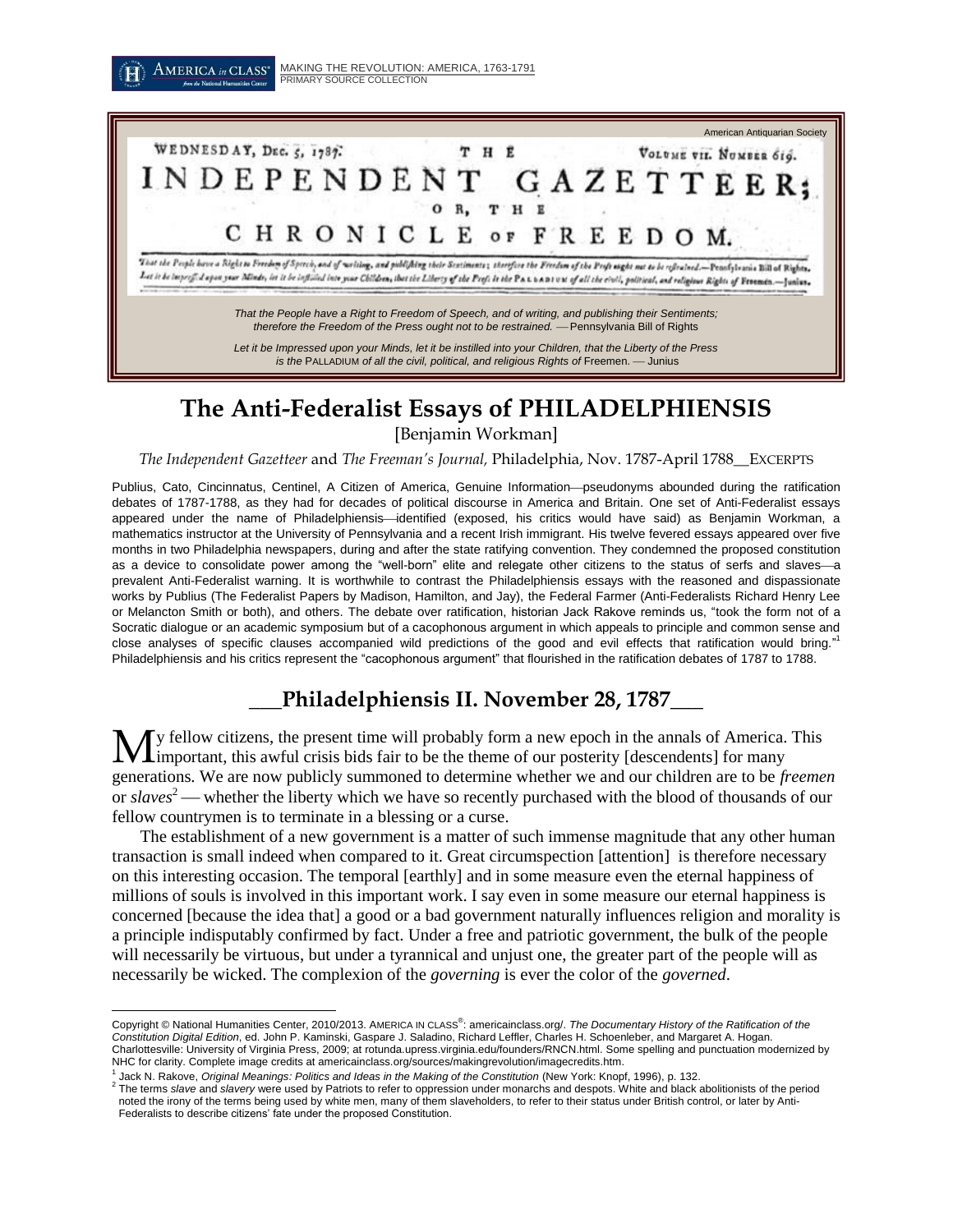. . . In the adoption of the new constitution in its present form, we will lose more than all that we have fought for and gained in a glorious and successful war of seven years. Yea, and still more than this, our very character of *citizens* and *freemen* will be changed to that of *subjects* and *slaves*. In this act the bright orb of glorious liberty will go down under the horizon of cruel oppression, never, never to illuminate our western hemisphere again! How much better that she had never cast a ray on Columbia [U.S.] than thus to blaze for a moment and then to vanish forever!

In regard to religious liberty, the cruelty of the new government will probably be felt sooner in Pennsylvania than in any state in the union. The number of religious denominations in this state who are principled against *fighting* or *bearing arms*<sup>4</sup> will be greatly distressed indeed. In the new constitution there is no declaration in their favor, but on the contrary, the Congress and President are to have an absolute power over the *standing army*, *navy*, and *militia*; and the President, or rather *Emperor*, is to be commander in chief. Now, I think that it will appear plain that no exemption whatever from militia duty shall be allowed to any set of men, however conscientiously scrupulous they may be against *bearing arms*. Indeed, from the nature and qualifications of the president, we may justly infer that such an idea is altogether preposterous. He is by profession a *military man* and possibly an old soldier. Now, such a man from his natural temper necessarily despises those who have a conscientious aversion to a military profession, which is probably the very thing in which he principally piques [prides] himself. Only men of his own kind will be esteemed by him....

Before I dismiss this subject, I cannot help taking notice of the inconsistency of some Pennsylvanians in respect to this new government. The very men who should oppose it with all their influence seem to be the most zealous for establishing it. Strange indeed! that the professed enemies of *negro* and every other species of *slavery*<sup>5</sup> should themselves join in the adoption of a constitution whose very basis is *despotism* and *slavery*, a constitution that militates so far against freedom that even their own religious liberty may probably be destroyed by it. Alas! What frail, what inconsistent beings we are! To the catalogue of human weaknesses and mistakes, this is one to be added!

### *\_\_\_"a hotbed of sedition"\_\_\_*

*The writer of this letter was the Philadelphia statesman, judge, poet, and satirist Francis Hopkinson, who wrote several Federalist pieces under the pseudonym "A.B." Hopkinson revealed the identity of Philadelphiensis in this letter and later mocked his verbal excess in a satiric allegory entitled "The New Roof," published ten days after Philadelphiensis V in December 1787.* 3

Mr. WHEELER [Editor: *United States Chronicle*]:

As some Persons here have spoken highly of the Pieces against the new Constitution under the Signature of Philadelphiensis, I wish you to publish the following,—that it may be generally known to whom we are indebted for those Publications.

. . . when base and unworthy scribblers, incapable of argument [logical discourse], to whom neither education or experience hath furnished any knowledge of the subject, shall rudely interfere in a question of so great concern, and skulking behind assumed signatures in violation of all decency, shall pour forth torrents of personal abuse and opprobrious slander against men of high esteem, approved worth, and tried integrity-when such men shall daily endeavor to disturb the public peace by seditious publications and false alarms, it becomes the duty of every good citizen . . . to hold up their names and characters to general view that the people may judge what credit is due, what attention ought to be paid to their unqualified assertions, scandalous railings, and loud outcries. . . .

... I have some authority for exhibiting [proving] B. Workman as the author of the abusive papers signed *Philadelphiensis*, or at least one of them . . . that *Benjamin Workman*, *Peter Vengelder*, and some others . . . hold frequent meetings in this schoolroom where they [teach], sometimes to eleven and twelve o'clock at night, writing inflammatory pieces to stir up the people against the new Constitution and the friends and supporters of it. . . .

. . I now lift up the lion's skin-and behold, good people, no less a personage than BENJAMIN WORKMAN, one of the *well-born tutors in the University of Pennsylvania*. . . .

It may be worthy the consideration of the trustees of our university whether the Legislature hath so munificently endowed that institution to make it the hotbed of sedition, or whether . . . it will be prudent in them to continue in their service as an instructor of youth, a man who is so wickedly endeavoring to disturb the public tranquility. . . .

> *March* 7, 1788.\_\_\_\_\_\_\_\_\_\_\_\_\_\_\_\_ A. B. [Pseudonym of Francis Hopkinson]

*United States Chronicle*, Philadelphia, 24 April 1788

 $\overline{a}$ 

 $3$  See "The New Roof" by Hopkinson in this Theme V: Section 3 ("Promoting the Constitution") of this primary source collection.

Quakers and other pacifist groups.

<sup>5</sup> Pennsylvania was the first state in which an abolition society was founded. In 1784 an earlier society to aid enslaved persons was reorganized into the Pennsylvania Society for Promoting the Abolition of Slavery and for the Relief of Free Negroes Unlawfully Held in Bondage. Benjamin Franklin and Benjamin Rush, well-known Federalists, were among its earliest members.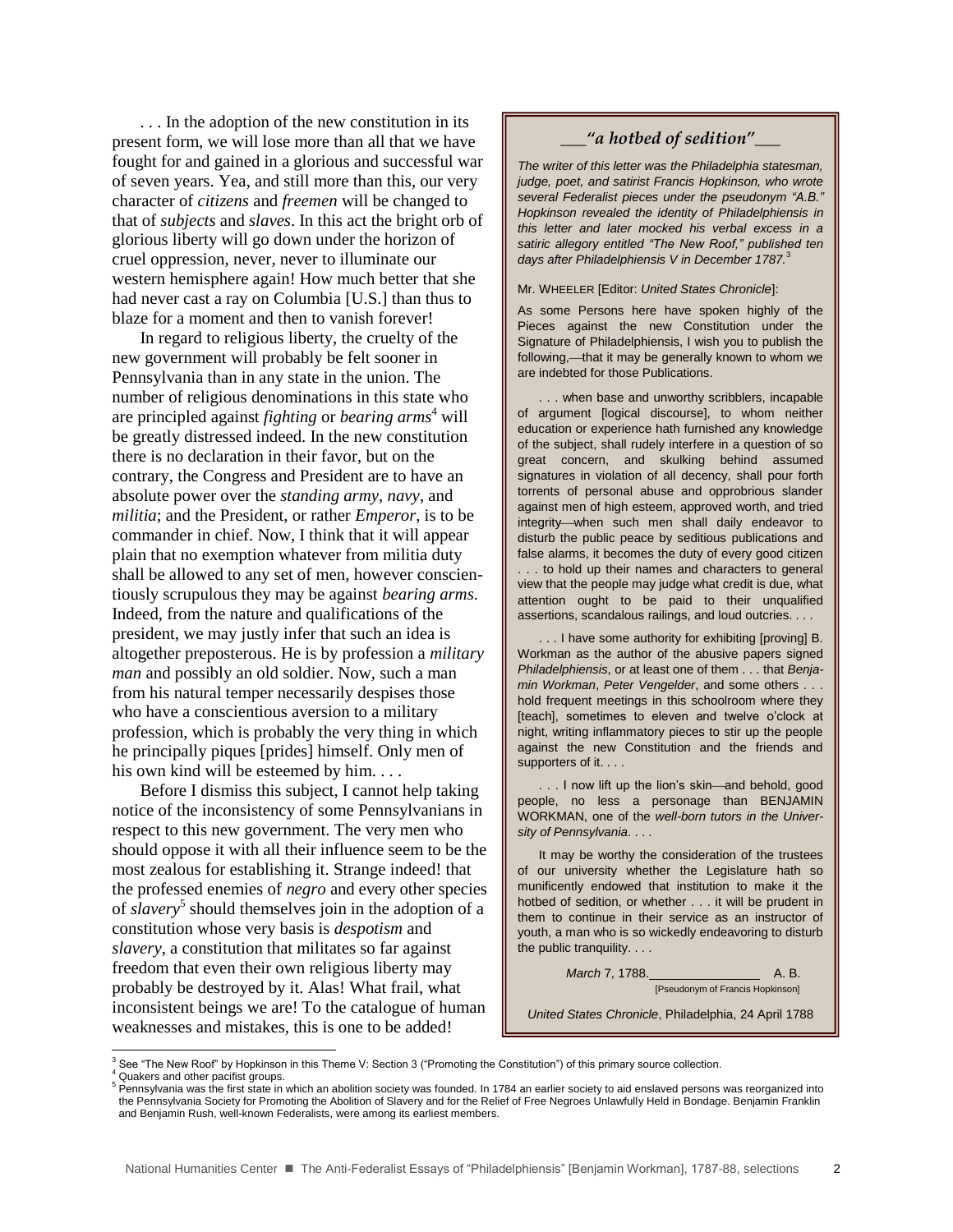Ah! my countrymen, our situation is critical indeed! Let us make a solemn pause then! The eyes of the world are upon us. The patriots and friends of America in Europe are now anxiously concerned, lest the whirlwind of tyranny should raze from its tender root the hallowed plant of Columbian liberty.

## **\_\_\_Philadelphiensis III. December 5, 1787\_\_\_**

### MY FELLOW CITIZENS*,*

re you disposed to hear plain arguments, simple truths, and pure facts? If you are, then let me tell A re you disposed to hear plain arguments, simple truths, and pure facts? If you are, then let me tell<br>
you through the voice of reason that the preservation of your little ones and yourselves, the love of mankind in general, and the liberty of your dear country now demand your most serious attention. The peace, the freedom, and happiness of the present generation, and possibly many succeeding ones, are the great subjects now under discussion. Was there ever such an important time for America as this is? Can there be greater objects than these are, presented to the human understanding? I say there cannot; and I affirm it, that there is not a man in the United States, except some base assassin or mean coward, who can be indifferent on this momentous occasion. Is there anyone now among us who can remain unconcerned or neutral? If there be, I say he is not a *man*. No, certainly he is unworthy of that character. Such a wretch can have no claim to the title of a free citizen of America. He is a pitiful sycophant [servile follower], a cringing spaniel, a menial slave. . . .

It was a common saying among many sensible men in Great Britain and Ireland in the time of the war that they doubted whether the great men of America who had taken an active part in favor of independence were influenced by pure patriotism — that it was not the love of their country they had so much at heart as their own private interest — that a thirst after dominion and power and not to protect the *oppressed* from the *oppressor* was the great operative principle that induced these men to oppose Britain so strenuously. This seemingly illiberal sentiment was however generally denied by the well-hearted and unsuspecting friends of American liberty in Europe, who could not suppose that men would engage in so

noble a cause through such base motives. But alas! the truth of the sentiment is now indisputably confirmed. Facts are stubborn things, and these set the matter beyond controversy. The new constitution, and the conduct of its despotic advocates, show that these men's doubts were really well founded. Unparalleled duplicity! that men should oppose tyranny under a pretense of patriotism [so] that they might themselves become the tyrants. How does such villainy disgrace human nature! Ah, my fellow citizens, you have been strangely deceived indeed, when the wealthy of your own country assisted you to expel the foreign tyrant only with a view to substitute themselves in his stead. . . .

In the first place then [the constitution] does not protect the people in those liberties and privileges that all freemen should hold sacred — *the liberty of conscience, the liberty of the press, the liberty of trial by jury, &c.* are all unprotected by this constitution. And in respect to protecting our *property*, it can have no pretensions whatever to that, for the *taxes* must and will be so enormously oppressive for supporting this expensive government that the whole produce of our farms would not be sufficient to pay them.

. . . For a new country to become strong and energetic so as to be able to repel a foreign foe, the

#### *\_\_\_ "one* **solemn truth** *in my favor"\_\_\_*

*"B. WORKMAN" submitted this letter to the*  Independent Gazetteer *on April 23, 1788. "Frankey," of course, is Francis Hopkinson, who satirized Philadelphiensis in his allegory "The New Roof."* 

In the present political disputes, one *solemn truth* in my favor, and sanctioned by the authority of names in your paper of this day, has been published - namely, that I am neither the *tool* nor *hired scribbler of a party*. This circumstance removes a large portion of the charge exhibited against me, for if I be one of the writers against the proposed constitution, I must have acted as an independent freeman. The political essays which some have ascribed to me must therefore be accounted the sentiments [opinions] of a free citizen unbiased by the influence of party of hopes of a pecuniary [financial] reward. As *charcoal* and *chalk* have been plentifully and alternately applied to me since Frankey made his attack, I have at last had the good luck to be *white washed* in a part, that I hope all the ingenuity of falsehood cannot blacken again. Perhaps by another turn of the wheel of fortune all the remaining charcoal may be white-washed over, and then poor Frankey will have lost his eleven dollars in the very way he least expected. . . .

> B. WORKMAN  *The Independent Gazetteer*, 24 April 1788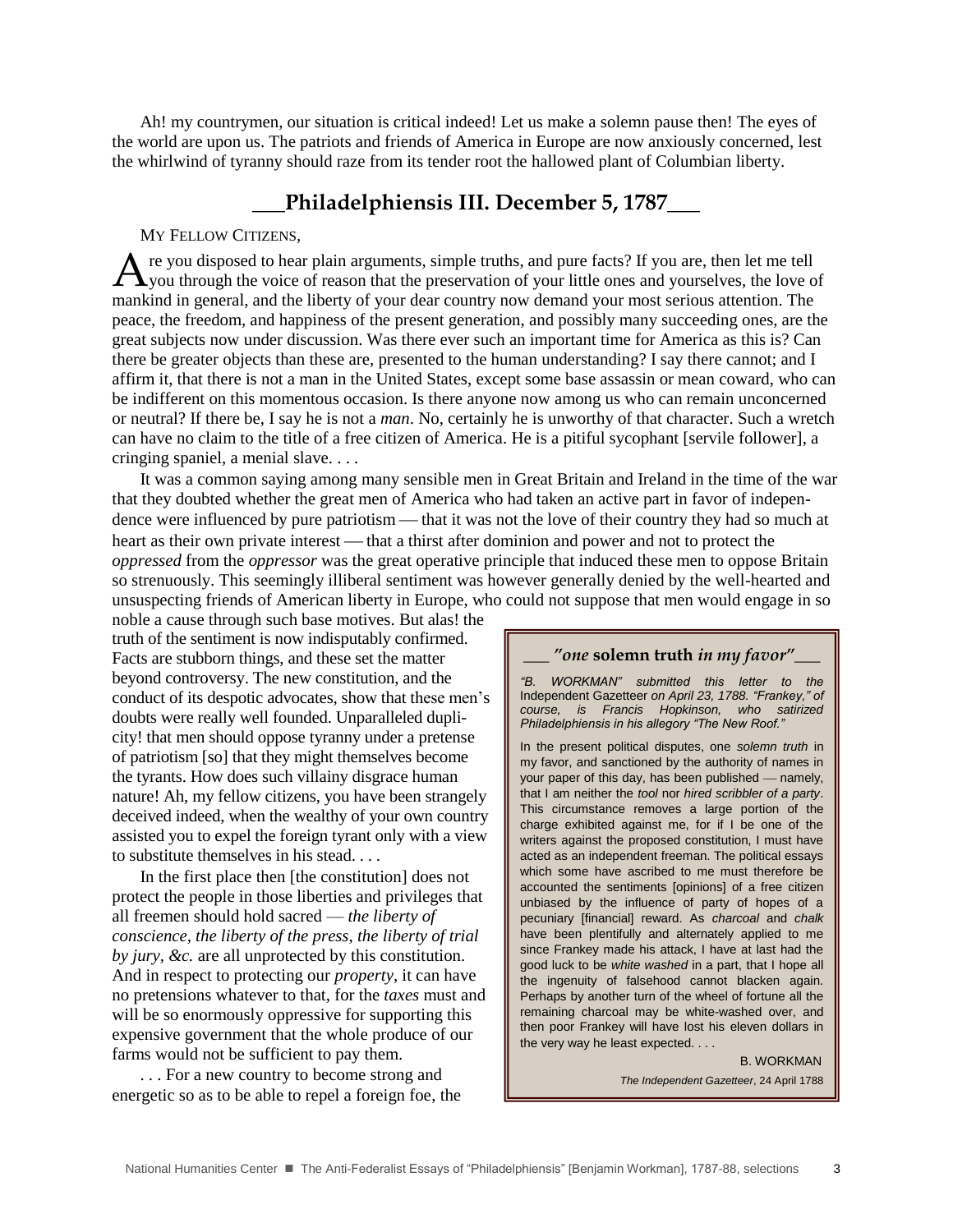government must be *free* and *patriotic,* and the people must be *wealthy* and *well-affected* to it. Now if these requisites be wanting [lacking], that country is in jeopardy every moment. In fact it is on the direct road of falling a prey to the surrounding nations. In this miserable predicament, then, must America stand if we adopt the new constitution . . . .

## **\_\_\_Philadelphiensis IV. December 12, 1787\_\_\_**

## *My Fellow-Citizens*, . . .

Among the schemes and collusions that the friends of the new constitution have made use of to dupe the people into its adoption, that of making them believe that such a government would raise America to an eminent rank among the nations of the earth seems to have been one of the most successful. There is not a writer that I have seen on the subject that has called the truth of this matter into question. No wonder then, that the less informed should be imposed upon, when men of more enlightened understandings seem even to have swallowed the bait. . . .

. . . But probably, you will say, these are groundless conjectures and we are perfectly convinced that our new government, however it may be imperfect in some matters of an inferior nature, yet it must and will be powerful — yea, a government that will make its enemies tremble. If you mean by its enemies the helpless widow and orphan, the hardworking husbandman [farmer] sunk down by labor and poverty, I grant it; but if you mean a foreign enemy, you insult your understanding. No, my friends, instead of becoming formidable, we will be the scorn and contempt of the whole world during the existence of this

contemptible government. Let us take but a rational view of its strength and respectability, and then we shall see that we have really nothing to depend on in this new constitution that can raise the national character of America, but on the contrary, we will sink into a state of insignificance and misery.

*we have really nothing to depend on in this new constitution that can raise the national character of America, but on the contrary, we will sink into a state of insignificance and misery.* 

The number of inhabitants in the United States is now

probably about three millions and an half. - These are scattered over a continent twelve hundred miles long and eight hundred broad. Now, to keep such an extensive country in subjection to one general government, a *standing army*, by far too numerous for such a small number of people to maintain, must and will be garrisoned in every district through the whole. — And in case of emergency, the collecting of these scattered troops into one large body to act against a foreign enemy will be morally impossible. Besides, they will have too much business on hand at their respective garrisons, *in awing the people*, to be spared for other purposes. There is no doubt, but to carry the arbitrary decrees of the federal judges into execution, and to protect the *tax gatherers* in collecting the revenue, will be ample employment for the military. Indeed with all their strength and numbers, I am afraid, that they will find this a job of some difficulty, perhaps more than they will get through decently. Upon the whole I think it is pretty obvious that our *standing army* will have *other fish to fry* than fighting a foreign enemy. . . .

# **\_\_\_Philadelphiensis V. December 19, 1787\_\_\_**

#### *My Fellow Citizens*,

F the arbitrary proceedings of the convention of Pennsylvania do not rouse your attention to the rights If the arbitrary proceedings of the convention of Pennsylvania do not rouse your attention to the rights of yourselves and your children, there is nothing that I can say will do it. . . . When a few Demagogues despising every sense of order and decency have rejected the petitions of the people<sup>6</sup> and in the most supercilious manner triumphed over the freemen of America as if they were their slaves and they themselves their lords and masters. I say that if such barefaced presumption and arrogance, such tyrannical proceedings of the men who, if acting constitutionally, were the servants of the people, be not sufficient to awaken you to a sense of your duty and interest, nothing less than the goad and the whip can

 $\overline{a}$ 

 $6$  See paragraph two for elucidation.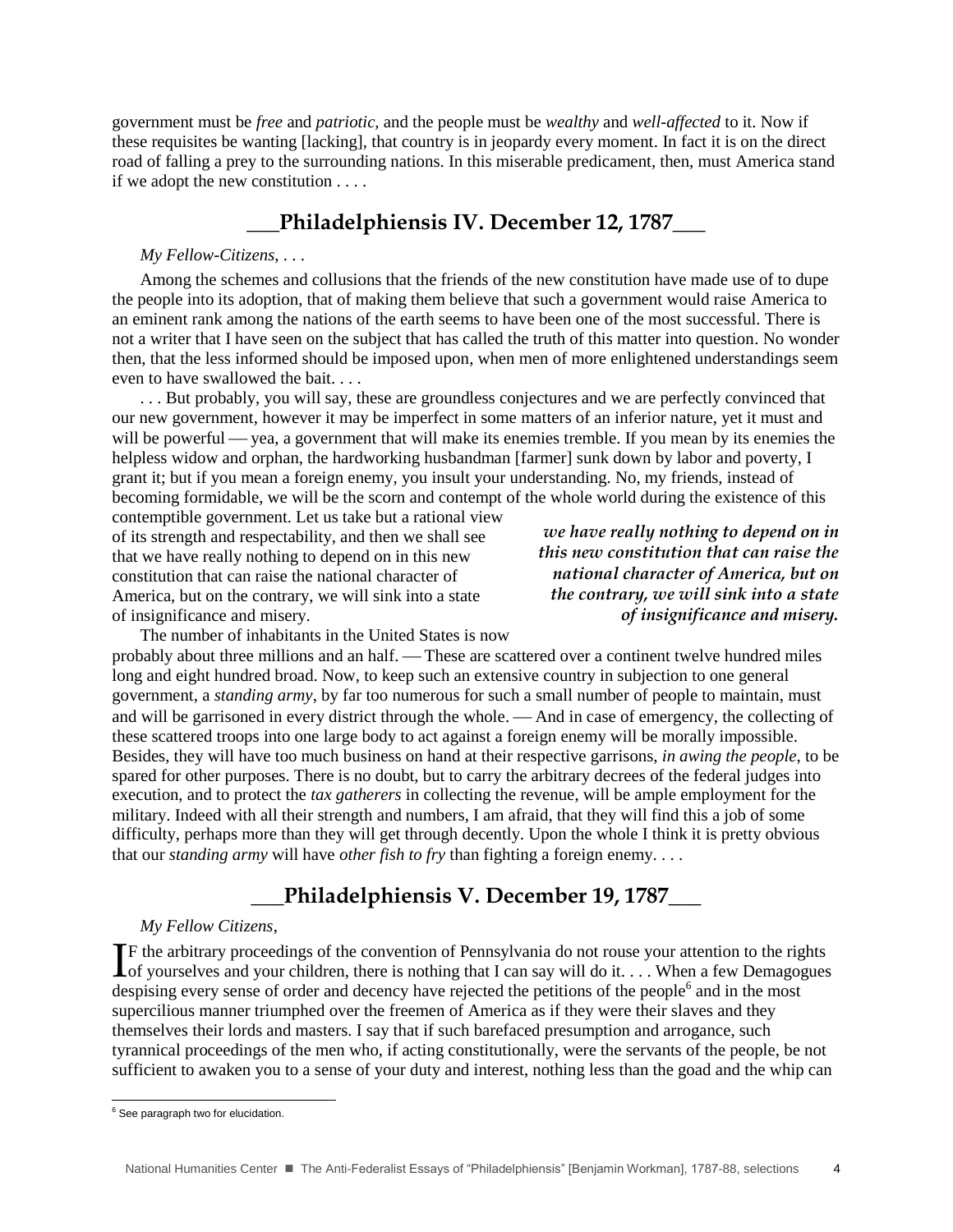succeed. Your condition must be like that of the careless and insecure sinner, whom neither the admonitions nor entreaties of his friends, nor even the threatenings of awaiting justice could reclaim or convince of his error. His reformation is neglected until it is too late, when he finds himself in a state of unutterable and endless woe.

It may be asserted with confidence that besides the petitions that Mr. Whitehill presented to the [Pennsylvania ratifying] convention from Cumberland County against the adoption of the new constitution, there is not a county or town in the state that should not have followed the example, if a reasonable time had been allowed for the petitions to come in. Now if we consider but for a moment how contemptuously the people were treated on this occasion, we may form some idea of the way in

### *\_\_\_"these inflammatory publications\_\_\_*

*In a 1792 collection of his works, Francis Hopkinson, who had mocked Philadelphiensis as a "lunatic" and a "half crazy fellow" in his satire "The New Roof," added this note about Benjamin Workman.*

I had it in my power afterwards to detect and expose the real name of the author of these inflammatory publications, which put a stop to the productions of PHILADEL-PHIENSIS. He was an Irish schoolmaster who had not been more than two years in the country and who, without either property or reputation in America, endeavored under the cover of a fictitious signature not only to enflame people against the plan of government proposed by America's best patriots and most able statesmen, but even ventured to abuse and vilify such characters as GENERAL WASHINGTON, Dr. Franklin, and the gentlemen who composed the general convention, calling them in the public papers villains and conspirators.

which they are hereafter to be governed by their *well born masters*. "The petitions being read from the chair. Mr. M'Kean said he was sorry that at this stage of the business so *improper* an attempt should be made. H he hoped therefore that the petitions would not be *attended to*." (*Pennsylvania Herald*). . . . Is not this the language of Britain in the years 1775 and 1776 renewed? What said George the third and his pampered ministers [officials] more than this to the petitions of America? Is it improper for freemen to petition for their rights? If it be, then I say that the impropriety consisted only in their not *demanding* them.

... Ah my friends, the days of a cruel Nero approach fast. The language of a monster, of a Caligula, $\overline{7}$ could not be more imperious. I challenge the whole continent, the *well born and their parasites*, to show an instance of greater insolence than this on the part of the British tyrant and his infernal junto<sup>8</sup> to the people of America before our glorious revolution. My fellow citizens, this is an awful crisis. Your situation is alarming indeed. Yourselves and your petitions are despised and trampled under the feet of self-important nabobs [rich merchants] whose diabolical plots and secret machinations [workings] have been carried on since the revolution with a view to destroy your liberties and reduce you to a state of slavery and dependence; and alas! I fear they have found you off your guard and taken you by surprise. These aspiring men have seized the government and secured all power, as they suppose, to themselves, now openly browbeat you with their insolence and assume majesty, and even treat you like menial servants, your representatives as so many conquered slaves that they intend to make pass under the yoke as soon as leisure from their gluttony and rioting on the industry of the poor shall permit them to attend such a pleasing piece of sport....

**\_\_\_Philadelphiensis VI. December 26, 1787\_\_\_**

#### *My Fellow-Citizens*, . . .

l

Many patriotic writers wishing to compromise matters between the friends and enemies of the proposed government have imagined that the difference might be amicably settled if a declaration of rights were prefixed to the constitution so as to become a part of it, and therefore have recommended this to the parties as a necessary measure to reconcile them again to each other. But these good men did not consider that a declaration of rights would effectually and completely annihilate the constitution. Of this however, its advocates were well aware and consequently could not consent to the amendment. No, no, the haughty lordlings and their sycophants [servile followers] must have no *limits* set to their power; they alone should rule. . . .

 $7$  Nero and Caligula were notoriously tyrannical emperors of the Roman Empire.

<sup>8</sup> *Junto*: a small group of people organized for a common goal; in this context, referring to a small despotic group in control of a nation.